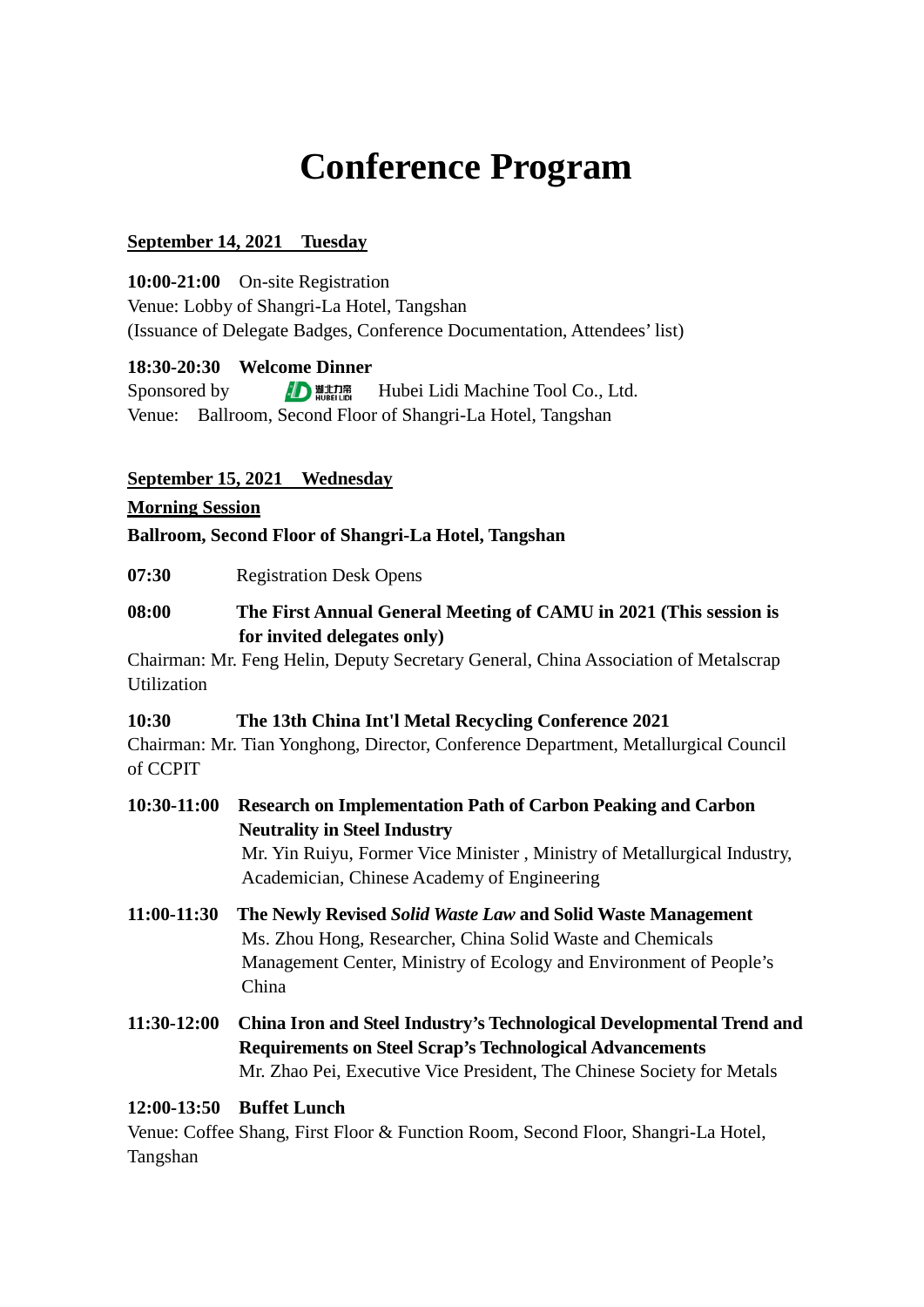## **Afternoon Session**

Chairman: Mr. Mr. Tian Yonghong, Director, Conference Department, Metallurgical Council of CCPIT

- **14:00-14:20 Development Status and Trend of China's Recycled Metal Industry** Mr. Liu Wei, Vice Chairman, CMRA of China Nonferrous Metals Industry Association
- **14:20-14:40 Supply & Demand of Steel Scrap in Japan** Mr. Hiroyuki Ito, Chairman, Japan Iron & Steel Recycling Institute
- **14:40-15:00 Collaboratively Build a High-quality Ecosystem of Steel Scrap, and Guarantee Low-carbon and Green Production of Steel Enterprises** Mr. Yan Gequn, Director and President **,** Ouyeel LianJin Recycling Resources Co., Ltd.
- **15:00-15:20 Promote the Futures Listing of Recycled Steel Raw Materials to Fuel the High-quality Development of Steel Industry** Mr. Wu Junwei, Assistant Director, Products Department II, Dalian Commodity Exchange
- **15:20-15:40 Coffee Break**
- **15:40-16:00 Promote Circular Economy to Explore New Journey to Common Prosperity "Iron and Steel Town"— Tao Village** Lu Wenrong, President, JiaXing TaoZhuang City Mineral Resources Co. LTD
- **16:00-16:20 Interpretation of the National Standard on Recycled Iron and Steel Raw Materials** Mr. Lu Chunsheng, Assistant of Director, China Metallurgical Information and Standardization Institute

**16:20-16:40 Steel Scrap Market Review for the First Half of 2021 and Prospects for the Second Half of 2021** Mr. Gu Minhua, General Manager of Scrap Business Dept., Shanghai Ganglian E-Commerce Holdings Co.,Ltd.

- **16:40-17:00 Carbon Neutralization Strategy and Carbon Asset Management** Mr. Qi Jiuhong, Assistant of President and Director of Research and Development Department of China Beijing Green Exchange
- **17:00-17:20 US Steel Scrap Market** Ms. Robin Wiener, President, Institute of Scrap Recycling Industries, Inc

# **18:30-20:30 Conference Dinner**

Sponsored by:  $\left|\bigcup_{n=1}^{N} \frac{1}{N} \right| \frac{1}{N}$  substanting Stock Co., Ltd. Venue: Ballroom, Second Floor of Shangri-La Hotel, Tangshan